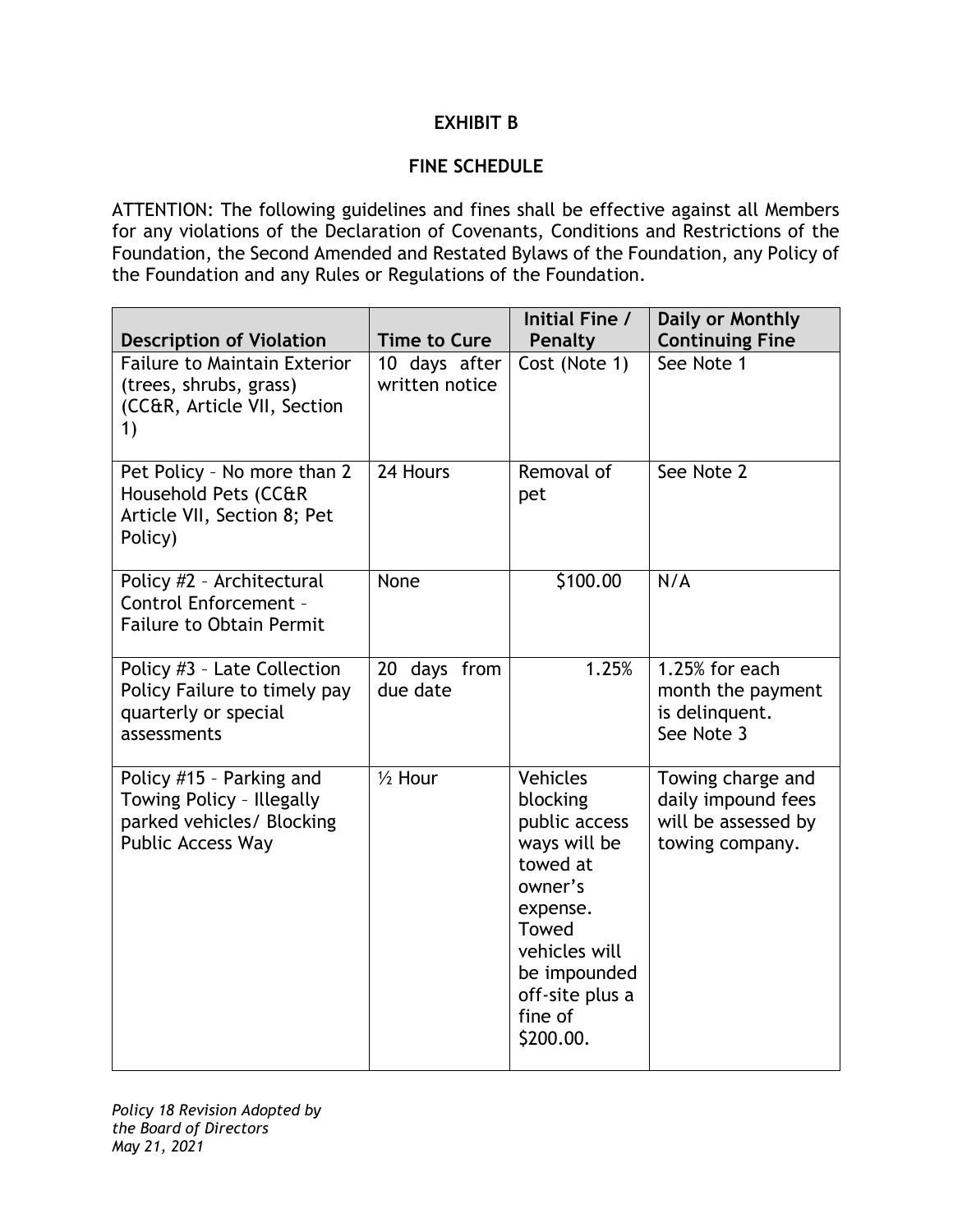| <b>Description of Violation</b>                                                                  | <b>Time to Cure</b> | Initial Fine /<br>Penalty                                                                                                                                                                    | Daily or Monthly<br><b>Continuing Fine</b>                                                                                                               |
|--------------------------------------------------------------------------------------------------|---------------------|----------------------------------------------------------------------------------------------------------------------------------------------------------------------------------------------|----------------------------------------------------------------------------------------------------------------------------------------------------------|
| Policy #15 - Parking and<br>Towing Policy - Illegally<br>parked vehicles/Fire Lane               | None                | <b>Vehicles</b><br>blocking<br>public access<br>ways will be<br>towed at<br>owner's<br>expense.<br>Towed<br>vehicles will<br>be impounded<br>off-site plus a<br>fine of<br>\$100.00          | Towing charge and<br>daily impound fees<br>will be assessed by<br>towing company.                                                                        |
| Policy #15 - Parking and<br>Towing Policy - Illegally<br>parked vehicles/Parking on<br>the Grass | None                | Vehicles<br>parked<br>illegally will<br>be assessed a<br>fine of<br>\$100.00 and<br>are subject to<br>towing at<br>owner's<br>expense.<br>Towed<br>vehicles will<br>be impounded<br>off-site | \$100.00 for each<br>day that the vehicle<br>has not been<br>moved. Towing<br>charge and daily<br>impound fees will<br>be assessed by<br>towing company. |
| Policy #15 - Parking and<br>Towing Policy -<br>Unlicensed/unregistered or<br>undrivable vehicles | 24 Hours            | \$100.00.<br>Vehicles are<br>subject to<br>towing at<br>owner's<br>expense.<br>Towed<br>vehicles will<br>be impounded<br>off-site                                                            | \$100.00/day.<br>Towing charge and<br>daily impound fees<br>will be assessed by<br>towing company.                                                       |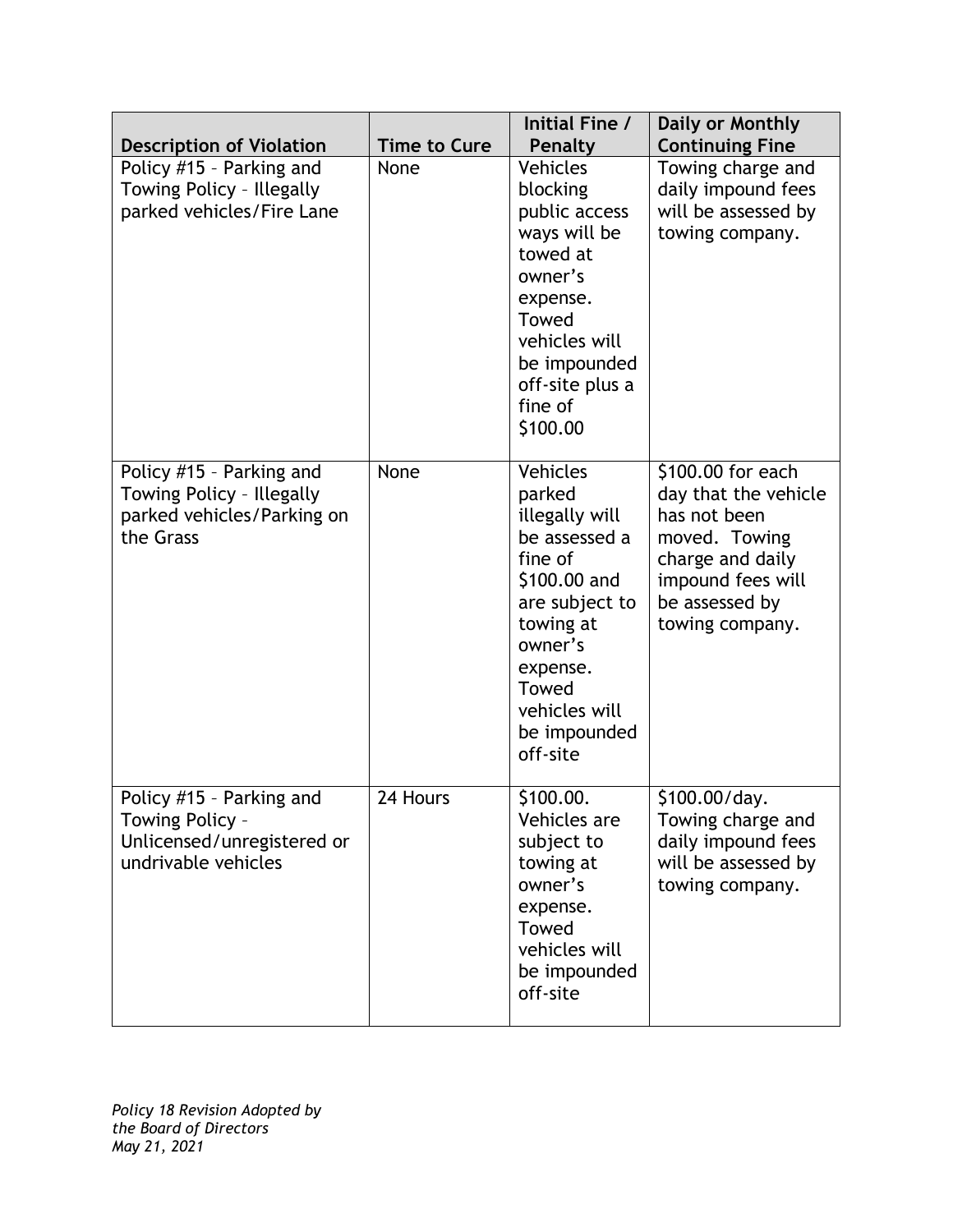| <b>Description of Violation</b>                                              | <b>Time to Cure</b> | Initial Fine /<br><b>Penalty</b>                                                                                                  | Daily or Monthly<br><b>Continuing Fine</b>                                                         |
|------------------------------------------------------------------------------|---------------------|-----------------------------------------------------------------------------------------------------------------------------------|----------------------------------------------------------------------------------------------------|
| Policy #15 - Parking and<br>Towing Policy - Commercial<br>vehicles           | 1 Hour              | \$100.00.<br>Vehicles are<br>subject to<br>towing at<br>owner's<br>expense.<br>Towed<br>vehicles will<br>be impounded<br>off-site | \$100.00/day.<br>Towing charge and<br>daily impound fees<br>will be assessed by<br>towing company. |
| Policy #15 - Parking and<br>Towing Policy - Improperly<br>stored snowmobiles | None                | \$100.00.<br>Vehicles are<br>subject to<br>towing at<br>owner's<br>expense.<br>Towed<br>vehicles will<br>be impounded<br>off-site | \$100.00/day.<br>Towing charge and<br>daily impound fees<br>will be assessed by<br>towing company. |
| Policy #15 - Parking and<br>Towing Policy - Improperly<br>parked golf carts  | None                | \$100.00.<br>Vehicles are<br>subject to<br>towing at<br>owner's<br>expense.<br>Towed<br>vehicles will<br>be impounded<br>off-site | \$100.00/day.<br>Towing charge and<br>daily impound fees<br>will be assessed by<br>towing company. |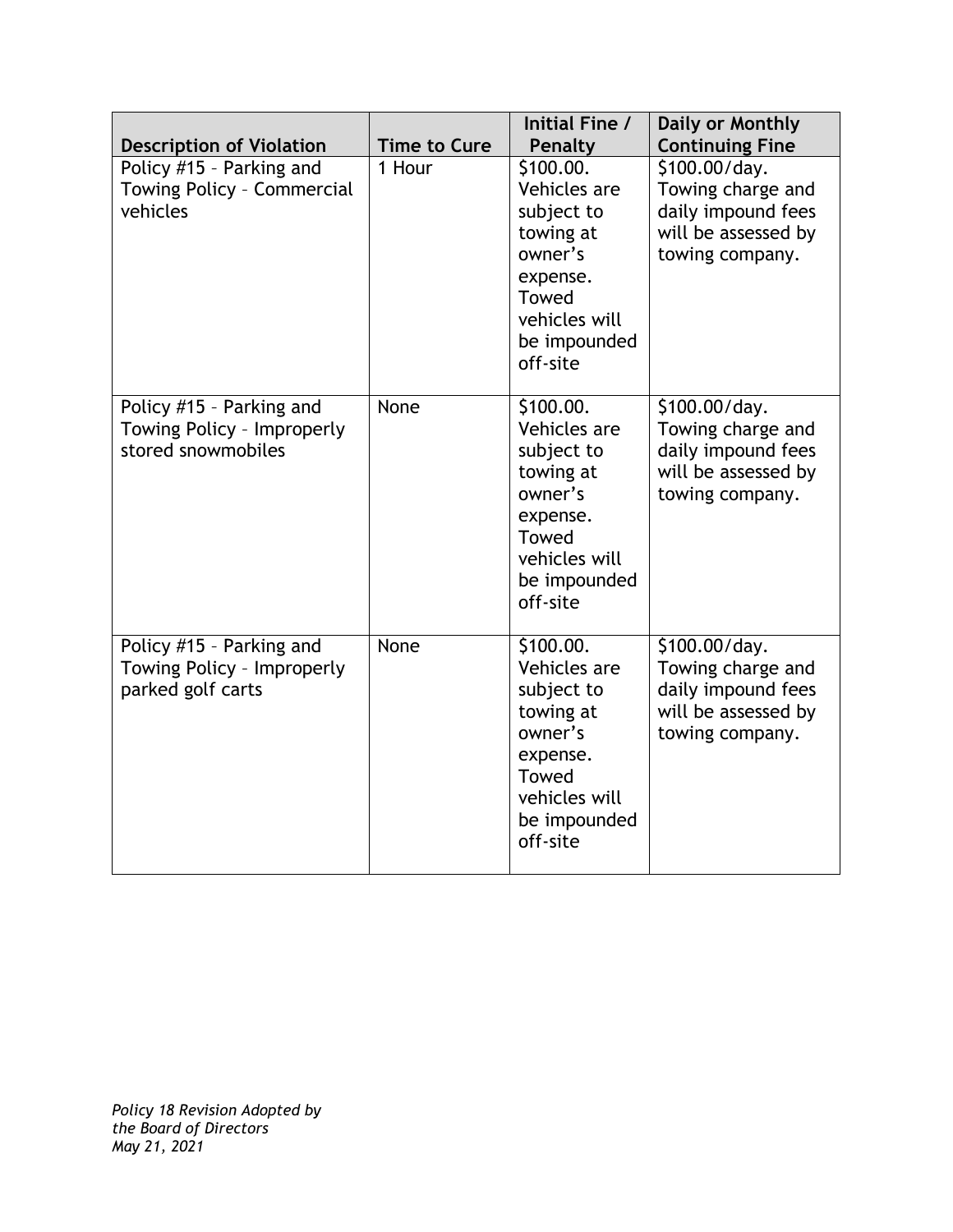| <b>Description of Violation</b>                                                               | <b>Time to Cure</b> | Initial Fine /<br><b>Penalty</b>                                                                                                                | Daily or Monthly<br><b>Continuing Fine</b>                                                         |
|-----------------------------------------------------------------------------------------------|---------------------|-------------------------------------------------------------------------------------------------------------------------------------------------|----------------------------------------------------------------------------------------------------|
| Policy #15 - Parking and<br>Towing Policy - Improperly<br>stored boats                        | None                | \$100.00.<br>Boats are<br>subject to<br>towing at<br>owner's<br>expense.<br><b>Towed Boats</b><br>will be<br>impounded<br>off-site              | \$100.00/day.<br>Towing charge and<br>daily impound fees<br>will be assessed by<br>towing company. |
| Policy #15 - Parking and<br><b>Towing Policy - Campers</b>                                    | None                | \$100.00.<br>Campers are<br>subject to<br>towing at<br>owner's<br>expense.<br>Towed<br>campers will<br>be impounded<br>off-site                 | \$100.00/day.<br>Towing charge and<br>daily impound fees<br>will be assessed by<br>towing company. |
| Policy #15 - Parking and<br>Towing Policy - Trailers<br>after expiration of Trailer<br>Permit | None                | \$100.00.<br><b>Trailers</b> are<br>subject to<br>towing at<br>owner's<br>expense.<br>Towed<br><b>Trailers will</b><br>be impounded<br>off-site | \$100.00/day.<br>Towing charge and<br>daily impound fees<br>will be assessed by<br>towing company. |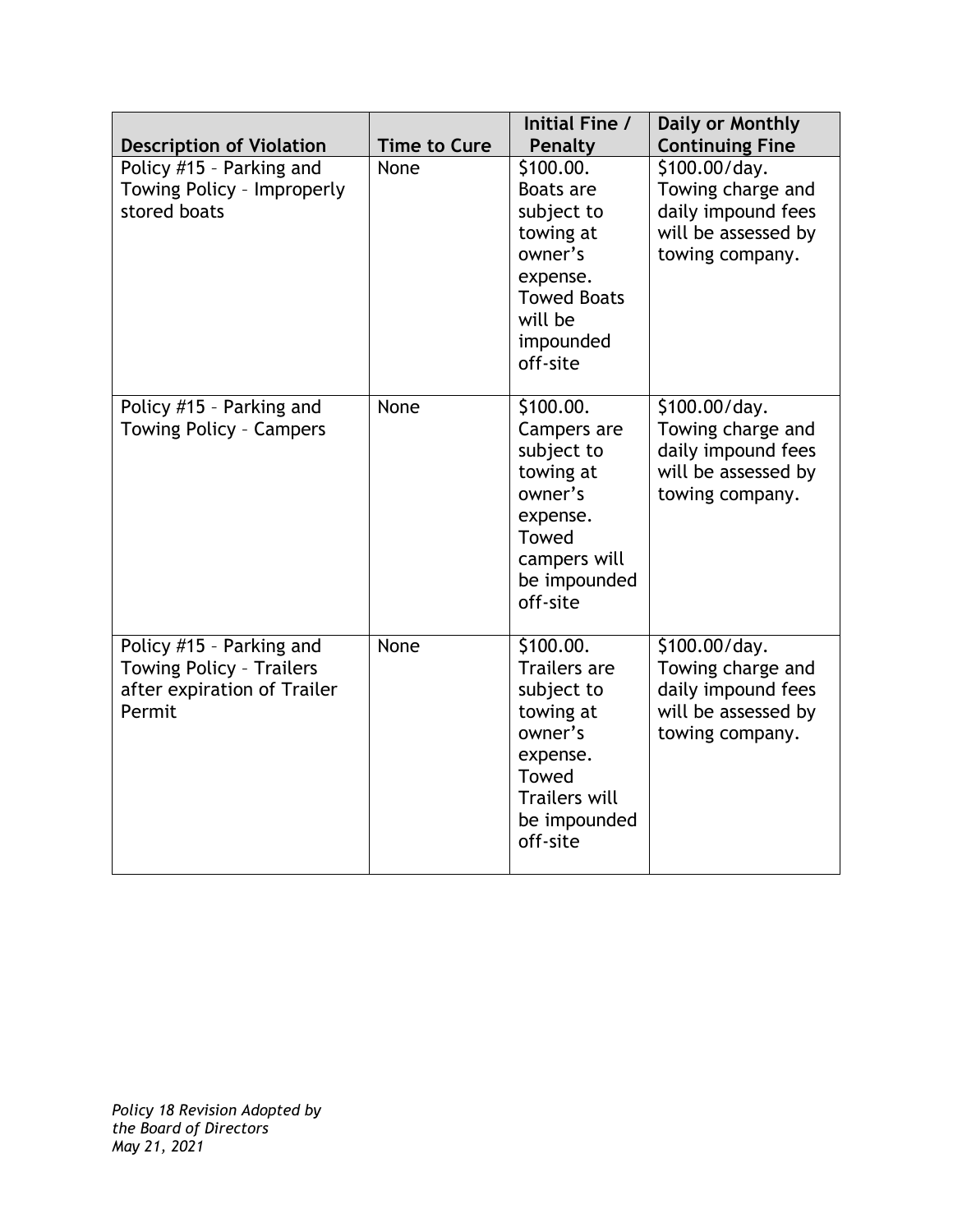| <b>Description of Violation</b>                                                                                                                                   | <b>Time to Cure</b> | Initial Fine /<br>Penalty                                                                                                         | Daily or Monthly<br><b>Continuing Fine</b>                                                         |
|-------------------------------------------------------------------------------------------------------------------------------------------------------------------|---------------------|-----------------------------------------------------------------------------------------------------------------------------------|----------------------------------------------------------------------------------------------------|
| Policy #15 - Parking and<br>Towing Policy - Excess<br>vehicles parked in<br>Townhouse, Zero Lot Line<br>Homes and Condominium<br><b>Parking Lots</b>              | 60 minutes          | \$100.00.<br>vehicles are<br>subject to<br>towing at<br>owner's<br>expense.<br>Towed<br>vehicles will<br>be impounded<br>off-site | \$100.00/day.<br>Towing charge and<br>daily impound fees<br>will be assessed by<br>towing company. |
| Policy #15 - Parking and<br>Towing Policy - Guest<br>vehicles parked after<br>expiration of Guest Parking<br>Permit                                               | None                | \$100.00.<br>vehicles are<br>subject to<br>towing at<br>owner's<br>expense.<br>Towed<br>vehicles will<br>be impounded<br>off-site | \$100.00/day.<br>Towing charge and<br>daily impound fees<br>will be assessed by<br>towing company. |
| Policy #17 - Returned Check<br>Policy                                                                                                                             | N/A                 | \$25.00<br>plus<br>Service<br>any<br>fee<br>Assessed<br>by Bank                                                                   | See Note 4                                                                                         |
| Policy #23 Hunting,<br>Firearms, Weapons and<br>Fireworks Policy - Discharge<br>of Explosives (Fireworks)                                                         | N/A                 | 1 <sup>st</sup> offense<br>will receive a<br>warning.<br>2 <sup>nd</sup> Offense:<br>\$100.00                                     | \$150.00 for each<br>day explosives /<br>fireworks are<br>discharged after 2nd<br>offense recorded |
| Policy #23 Hunting,<br>Firearms, Weapons and<br>Fireworks Policy -<br>Recreational Discharge of<br>Firearm - BB Gun, Pellet<br>Gun, Airsoft Gun, Paintball<br>Gun | N/A                 | \$150.00                                                                                                                          | \$150.00 for each<br>day firearms are<br>discharged after 1 <sup>st</sup><br>offense               |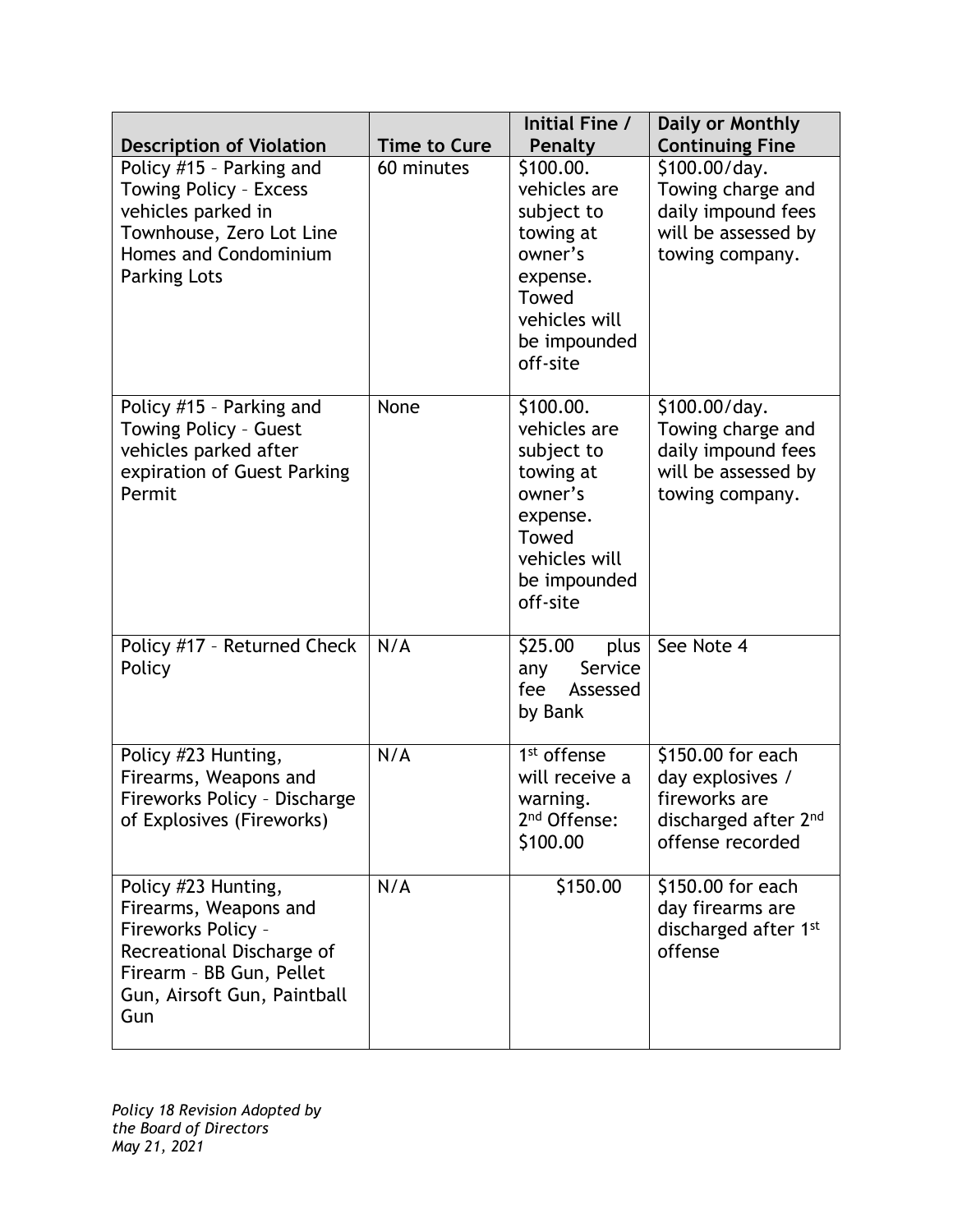| <b>Description of Violation</b>                                                                                                                                | <b>Time to Cure</b> | Initial Fine /<br><b>Penalty</b> | Daily or Monthly<br><b>Continuing Fine</b>                                                          |
|----------------------------------------------------------------------------------------------------------------------------------------------------------------|---------------------|----------------------------------|-----------------------------------------------------------------------------------------------------|
| Policy #23 Hunting,<br>Firearms, Weapons and<br>Fireworks Policy -<br>Recreational Discharge of<br>Firearm - gunpowder<br>firearms (handguns, rifles,<br>etc.) | N/A                 | \$500.00                         | \$500.00 for each<br>day firearms are<br>discharged after 1st<br>offense                            |
| Policy #23 Hunting,<br>Firearms, Weapons and<br>Fireworks Policy - Hunting<br>and trapping                                                                     | N/A                 | \$500.00                         | \$500.00 for each<br>additional offense<br>and referral to<br><b>Game Commission.</b><br>See Note 5 |
| Policy #33 Pet Control<br>Policy - Failure to Control<br>Pet (Leash requirement)                                                                               | N/A                 | \$25.00                          | \$50.00 for each<br>subsequent<br>occurrence                                                        |
| Policy #33 Pet Control<br>Policy - Failure to Control<br>Pet (keep pet on property)                                                                            | N/A                 | \$50.00                          | \$100.00 for each<br>subsequent<br>occurrence                                                       |
| Policy #33 Pet Control<br>Policy - Failure to license or<br>inoculate                                                                                          | N/A                 | \$50.00                          | \$50.00 for each<br>occurrence                                                                      |
| Policy #33 Pet Control<br>Policy - Failure to<br>clean/dispose pet waste                                                                                       | N/A                 | \$50.00                          | \$50.00 for each<br>occurrence                                                                      |
| Policy #33 Pet Control<br>Policy - Feeding Feral Cats<br>or other animals                                                                                      | N/A                 | \$50.00                          | \$50.00 for each<br>occurrence                                                                      |
| Policy #34 Outdoor Grill<br>Policy - Improper Storage                                                                                                          | 24 hours            | \$50.00                          | \$50.00 / day until<br>corrected.<br>Improperly stored<br>grills are subject to<br>impounding.      |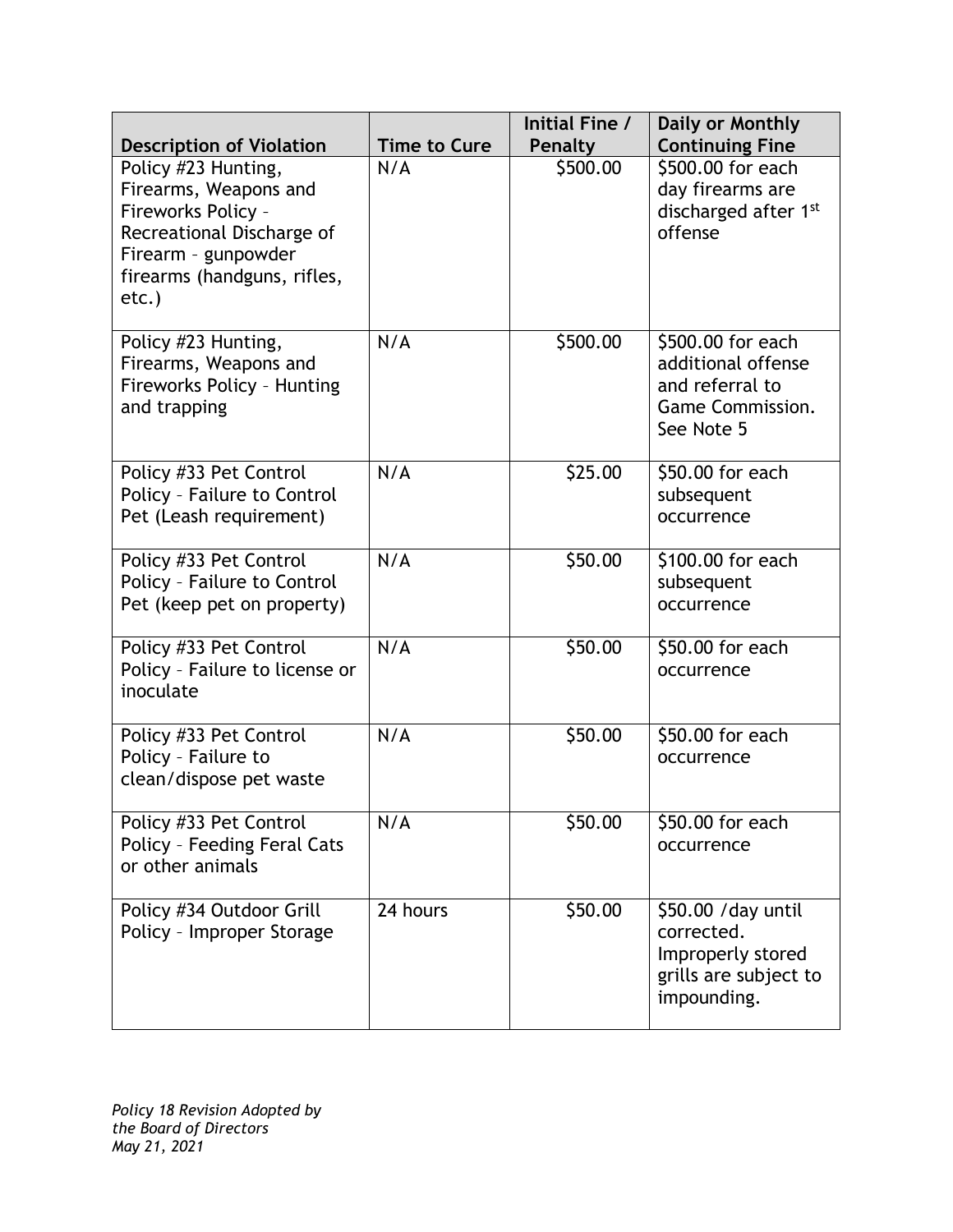| <b>Description of Violation</b>                                | <b>Time to Cure</b> | Initial Fine /<br>Penalty                                                                                                                             | Daily or Monthly<br><b>Continuing Fine</b>                                                                                                                                                                    |
|----------------------------------------------------------------|---------------------|-------------------------------------------------------------------------------------------------------------------------------------------------------|---------------------------------------------------------------------------------------------------------------------------------------------------------------------------------------------------------------|
| Policy #34 Outdoor Grill<br>Policy - Use on Common<br>Property | 24 hours            | \$100.00                                                                                                                                              | \$100.00 / day until<br>corrected.<br>Improperly used<br>grills are subject to<br>impounding.                                                                                                                 |
| Policy #41 Painting/Staining<br>Policy - Failure to Comply     | N/A                 | $$500.00 +$<br>Costs                                                                                                                                  | See Note 6                                                                                                                                                                                                    |
| Policy #44 Pool Policy - Rule<br><b>Violations</b>             | N/A                 | 1 <sup>st</sup> Offense -<br>Warning<br>$2nd$ Offense -<br>Out of Pool<br>30 min.<br>3rd Offence -<br>Pool<br>Privileges<br>suspended<br>for the day. | Repeated violations<br>will result in<br>suspension of the<br>unit owner's pool<br>privileges for the<br>season                                                                                               |
| Policy #44 Pool Policy -<br>Dangerous or Offensive<br>Conduct  | N/A                 | 7 day<br>suspension of<br>Pool<br>Privileges                                                                                                          | Repeated violations<br>will result in<br>suspension of the<br>unit owner's pool<br>privileges for the<br>season                                                                                               |
| Policy #44 Pool Policy -<br>Delinquent Balance                 | N/A                 | 30 Day<br>suspension of<br>Pool<br>Privileges                                                                                                         | Unresolved<br><b>Delinquent Balances</b><br>remaining after 30<br>days will result in<br>suspension of the<br>unit owner's pool<br>privileges for the<br>season or until the<br>balances are paid in<br>full. |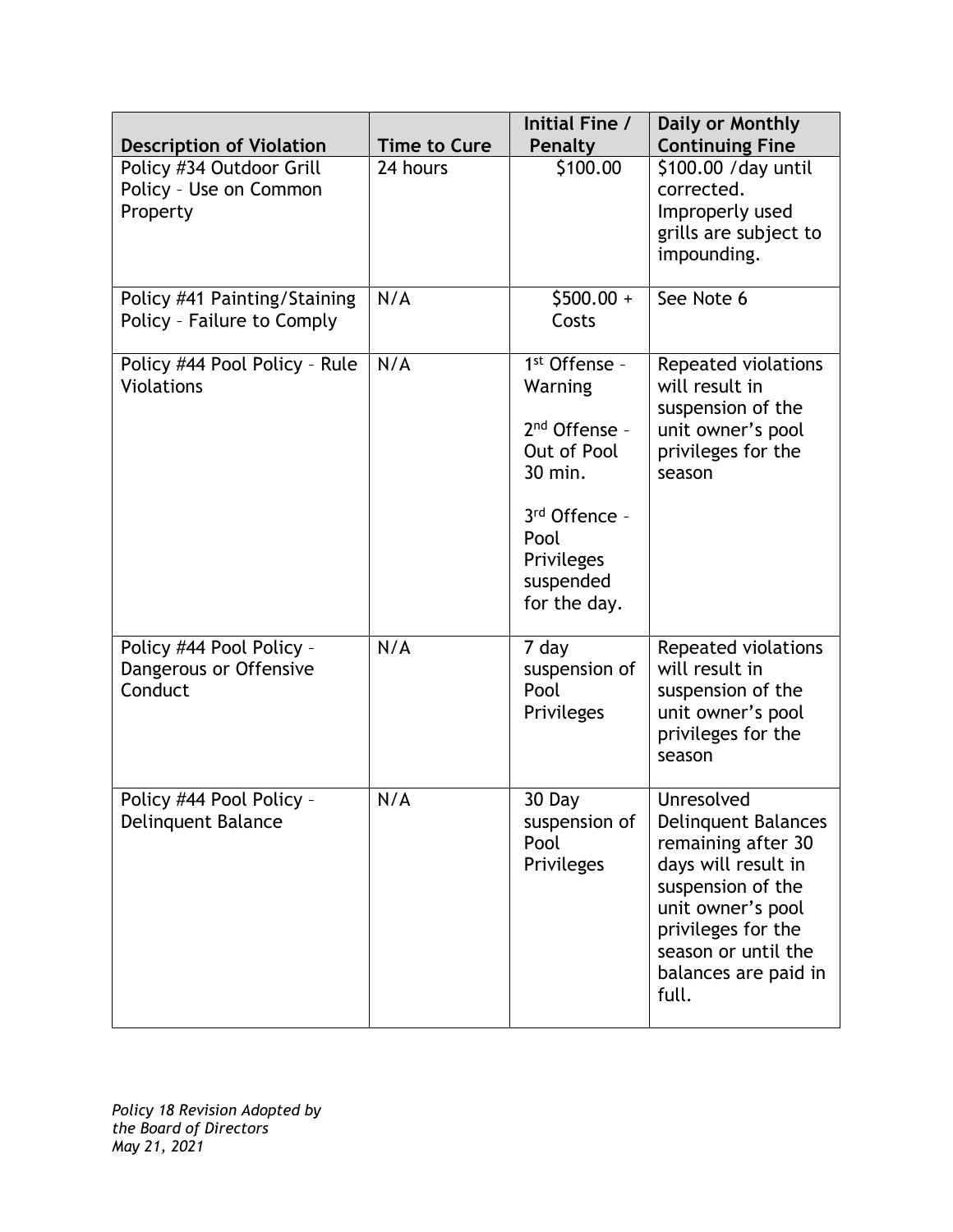| <b>Description of Violation</b>                                                                           | Time to Cure | Initial Fine /<br>Penalty                                                         | Daily or Monthly<br><b>Continuing Fine</b>        |
|-----------------------------------------------------------------------------------------------------------|--------------|-----------------------------------------------------------------------------------|---------------------------------------------------|
| Policy #45 Outdoor Fire<br>Policy                                                                         | 24 hours     | \$500.00                                                                          | \$500.00 / day until<br>corrected. See Note<br>7. |
| Policy #46 ATV/UTV Policy -<br>Improper storage of ATV,<br>UTV, dirt bikes,<br>snowmobiles and/or go-cart | N/A          | \$100.00 and<br>improperly<br>stored<br>vehicles are<br>subject to<br>impounding. | \$100.00 / day until<br>corrected. See Note<br>8  |
| Policy #46 ATV/UTV Policy -<br>Improper use of ATV, UTV,<br>dirt bikes, snowmobiles<br>and/or go-cart     | N/A          | \$250.00 and<br>Vehicles are<br>subject to<br>impounding.                         | \$250.00 / day until<br>corrected. See Note<br>8  |

- Note 1 The actual costs incurred by the Foundation in providing such maintenance shall be assessed and shall be added to and become part of the annual maintenance assessment of charge for the Private Dwelling Unit pursuant to Article VII, Section 2. The assessment of costs will continue for so long as the Foundation is providing the maintenance.
- Note 2 Failure to comply with Foundation pet rules will result in a report being filed with the State Dog Warden. The offended party is entitled to file a complaint with the local District Justice and this may result in a fine being imposed.

Repeated violations will require that the pet be permanently removed from the property. If the owner does not comply, the State Dog Warden will be contacted for removal of the pet.

- Note 3 Membership rights will be suspended until quarterly or special assessments are brought current. Unpaid quarterly assessments plus penalties shall become liens against the Member's property. If legal action is taken to collect the unpaid assessments, all actual costs, including legal fees, will be passed on to the Member.
- Note 4 In the event that the face amount of the check, plus the returned check fee of \$25 and any bank fees charged to the Foundation are not paid within 10 days from the date of notice, the Foundation reserves the right to prosecute for theft by deception.